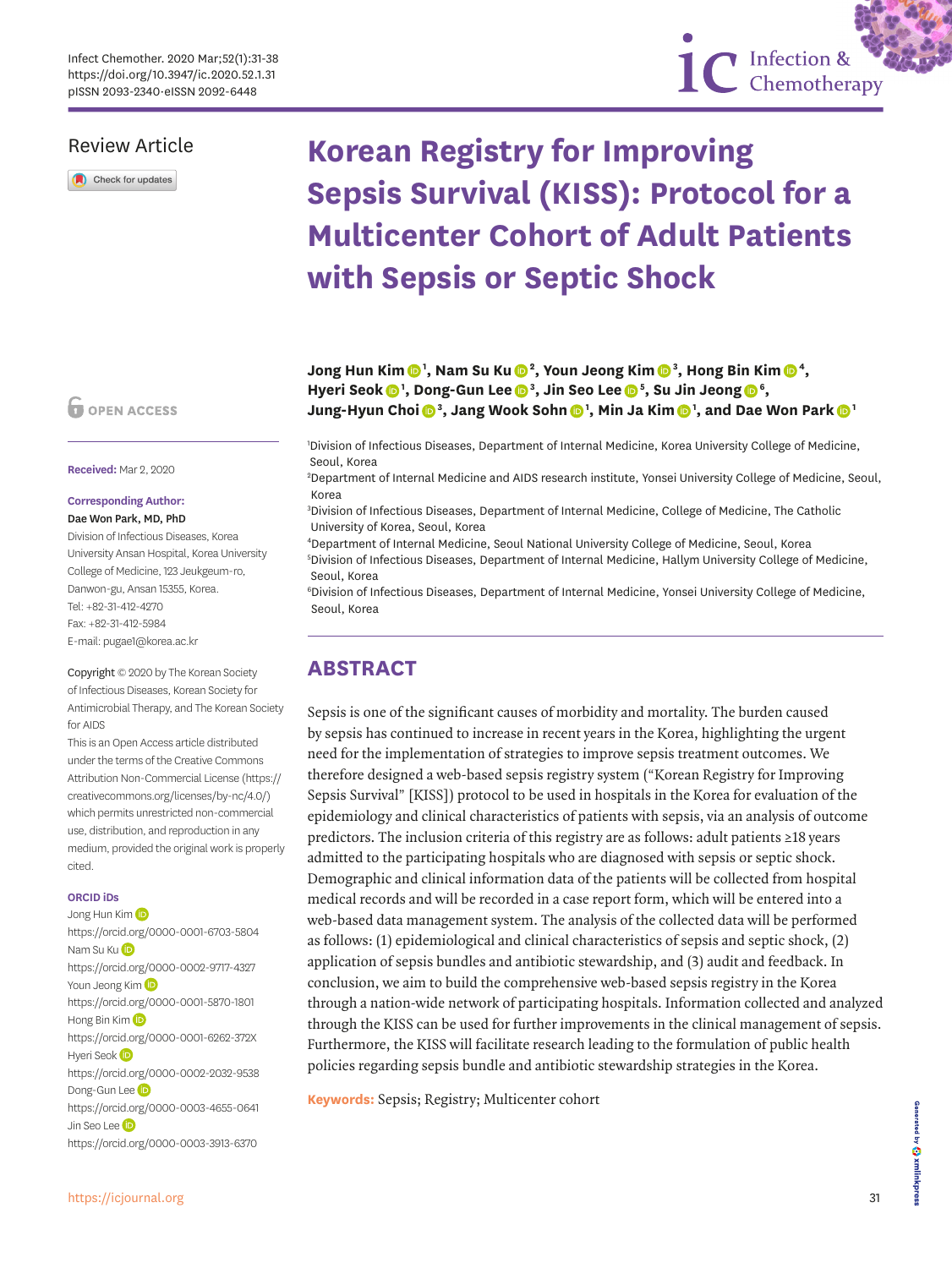

Su Jin Jeong<sup>D</sup> <https://orcid.org/0000-0003-4025-4542> Jung-Hyun Choi<sup>D</sup> <https://orcid.org/0000-0001-6941-463X> Jang Wook Sohn <https://orcid.org/0000-0003-4792-0456> Min Ja Ki[m](https://orcid.org/0000-0002-2125-7521) **D** <https://orcid.org/0000-0002-2125-7521> Dae Won Park <https://orcid.org/0000-0002-7653-686X>

#### **Conflict of Interest**

DGL is editor-in-chief of Journal Infect Chemother; however, he did not involve in the peer reviewer selection, evaluation, and decision process of this article. Otherwise, no potential conflicts of interest relevant to this article was reported.

HBK is an editorial board member of Journal Infect Chemother; however, he did not involve in the peer reviewer selection, evaluation, and decision process of this article. Otherwise, no potential conflicts of interest relevant to this article was reported.

No conflicts of interest for other authors.

#### **Author Contributions**

Conceptualization: JHK, NSK, YJK, HBK, HS, DGL, JSL, SJJ, JHC, JWS, MJK, DWP. Data curation: JHK, DWP. Investigation: JHK, DWP. Writing: JHK.

## **INTRODUCTION**

<span id="page-1-2"></span><span id="page-1-1"></span><span id="page-1-0"></span>Sepsis is one of the significant causes of morbidity and mortality; it stems from a systemic inflammatory reaction against infection manifesting in multi-organ failure syndrome. The burden of sepsis has been well described with the global annual incidence of sepsis and severe sepsis estimated at 31.5 million and 19.4 million, respectively, and 5.3 million deaths that suggest a severe sepsis-related mortality rate of around 30% [[1\]](#page-6-0). Even in a high-income country such as the United States (US), sepsis continues to be one of the primary healthcare issues. A recent US government study revealed that sepsis-related hospitalization was 70% more expensive than average hospitalization, accounting for 8.2% of all Medicare costs in 2013 [[2](#page-6-1)]. The estimated incidence of severe sepsis in the US is 751,000 cases with 215,000 deaths annually [\[3\]](#page-6-2). In the Korea, public awareness of sepsis has been reported to be lower than that of other common medical diseases such as acute myocardial infarction and stroke [[4\]](#page-6-3). Furthermore, the sepsis-related mortality rate was estimated to be around 30% in the Korea [[5](#page-6-4)], and the number of deaths from sepsis has recently increased at the national level (2011: 1,835 with a death rate of 3.7/100,000 persons; 2014: 2,503 with a death rate of 4.9/100,000; 2016: 3,596 with a death rate of 7.0/100,000; 2018: 4,656 with a death rate of 9.1/100,000) [[6](#page-6-5)]. There is therefore an urgent need for the implementation of strategies to improve sepsis treatment outcomes in the Korea.

<span id="page-1-8"></span><span id="page-1-7"></span><span id="page-1-6"></span><span id="page-1-5"></span><span id="page-1-4"></span><span id="page-1-3"></span>Early recognition and timely management of sepsis in a systemic manner are the critical components recommended by the Surviving Sepsis Guideline [[7](#page-6-6)]. In particular, the early administration of antibiotics and fluids as part of the bundle approach, within 3 hours, has been emphasized owing to increased mortality risks associated with delayed 3-hour bundle sepsis care [\[8\]](#page-7-0). As increased compliance with the sepsis care bundle recommended by the Surviving Sepsis Guideline showed a reduction in hospital mortality [\[9](#page-7-1), [10\]](#page-7-2), implementation of the standardized sepsis care bundle needs to be considered for optimal management of sepsis. In addition, our sepsis registry system may serve a valuable role in estimating the true incidence of sepsis as well as in monitoring the implementation of and adherence to standardized sepsis care bundles. A notable example is the New York State sepsis registry in the US [\[11](#page-7-3)]. Since 2014, hospitals in the state of New York are required to adopt a sepsis care bundle protocol including the early administration of antibiotics and to report on clinical data and compliance to the protocol. Increased compliance to the sepsis care bundle protocol accompanied by improved sepsis treatment outcomes in a cohort comprising New York State hospitals after 2014 was reported in a recent study [\[12\]](#page-7-4), which suggests significant potential benefits associated with the implementation of such a protocol and registry system. There is, however, no nation-wide sepsis registry system in the Korea, in spite of the considerable incidence and disease burden caused by sepsis. Therefore, we designed a web-based sepsis registry system ("Korean Registry for Improving Sepsis Survival" [KISS]) protocol to be used in hospitals in the Korea to evaluate the epidemiological and clinical characteristics of patients with sepsis via an analysis of outcome predictors. The KISS protocol is described in the following.

## **METHODS AND ANALYSIS**

#### **1. Committees**

The oversight committee for the KISS consists of members of the Korean Society of Infectious Diseases, who are responsible for the careful execution of the KISS project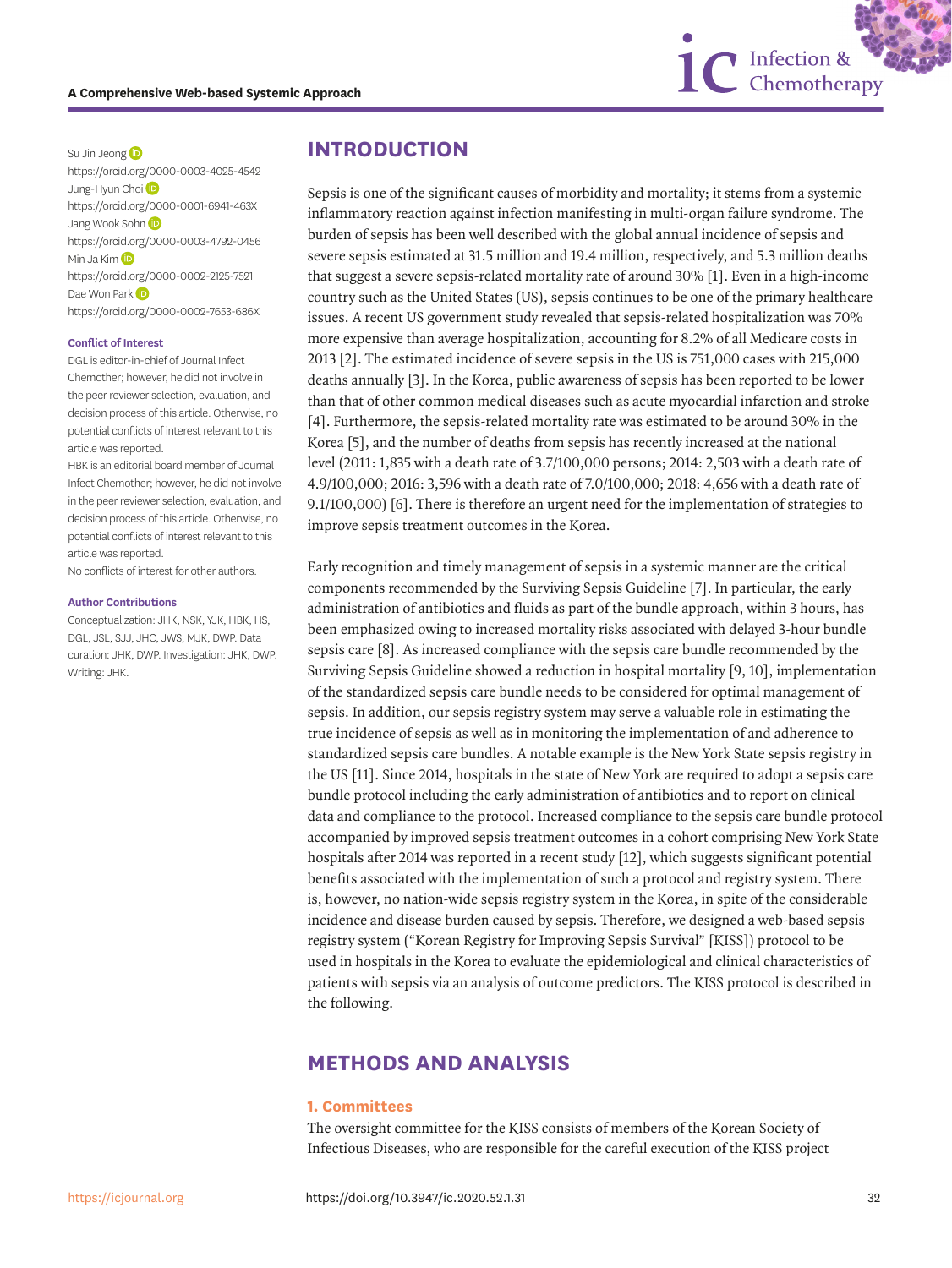including the selection of the participating hospitals, the collection and analysis of the data, and the education of the research staff. The steering committee consists of members of the oversight committee, consultants, and computer development managers. The consultants consist of infectious disease physicians and experts in preventive medicine who will provide further advice on areas of improvement of the KISS project. The computer development managers are in charge of designing and maintaining the web-based registry data management system.

1C Infection &

#### **2. Study design**

The KISS is designed as a prospective multicenter cohort enrolling adult patients with sepsis in the Korea. Patients will be screened for eligibility on a monthly basis by trained study nurses or physicians at the participating hospitals. Documentation using hospital medical records includes the following assessment factors recorded in a case report form (CRF): onset of sepsis, initial resuscitation, site of infection and appropriateness of antimicrobial treatment, and outcomes. Collected CRF data is submitted to the KISS via the designated data collection portal website for further analysis.

### **3. Study participants**

The multicenter hospital-based sepsis cohort will consist of approximately 30 hospitals from six major metropolitan cities and four provinces across the Korea. Patients with sepsis or septic shock will be identified via screenings by trained study nurses or physicians once a month at the participating hospitals across the Korea. The screened patients will be adult patients admitted to the hospital or emergency room who are initiated on intravenous antibiotics. The inclusion criteria will be as follows: adult patients ≥18 years admitted to the participating hospitals who are diagnosed with either (1) sepsis: a clinically suspected or microbiologically proven infection with presence of organ dysfunction, defined by a Sequential Organ Assessment (SOFA) score increase of more than 2, or (2) septic shock: the presence of sepsis with persistent hypotension despite volume resuscitation with the patient needing to be on a vasopressor to maintain a mean arterial pressure (MAP) ≥65 mmHg after appropriate fluid resuscitation and serum lactate levels >2 mmol/L according to the SEPSIS-3 criteria [\[13\]](#page-7-5). All patients diagnosed with sepsis or septic shock who are eligible according to these inclusion criteria will be enrolled into the KISS (**[Fig. 1](#page-3-0)**).

### <span id="page-2-1"></span>**4. Data collection**

<span id="page-2-0"></span>Demographic and clinical data of the patients will be collected from hospital medical records and will be recorded in a CRF. The following variables will be listed: (1) demographic data including age, sex, admitting hospital department, and date of hospital admission; (2) initial symptoms and positive physical examination findings; (3) time to initiation of treatment against sepsis or septic shock; (4) information regarding the infection including site of infection, acquisition setting, category of sepsis, and Pitt bacteremia score; (5) comorbidities and presence of indwelling devices; (6) severity of sepsis or septic shock according to the Acute Physiology and Chronic Health Evaluation (APACHE) II/III score, the Simplified Acute Physiology Score (SAPS) II score, the Sequential Organ Failure Assessment (SOFA) score, and the Glasgow Coma Scale; (7) laboratory data and culture study data; (8) data on antibiotics including empiric antibiotics treatment and assessment of the appropriateness of antibiotic treatment according to the Surviving Sepsis Guideline [[7\]](#page-6-6) and culture data; (8) assessment of the Surviving Sepsis Campaign bundle (sepsis bundle) application; (9) additional treatments including initial fluid therapy, vasopressor, mechanical ventilation, and other therapies such as red blood cell transfusion, steroid, and intravenous immunoglobulin; (10) outcomes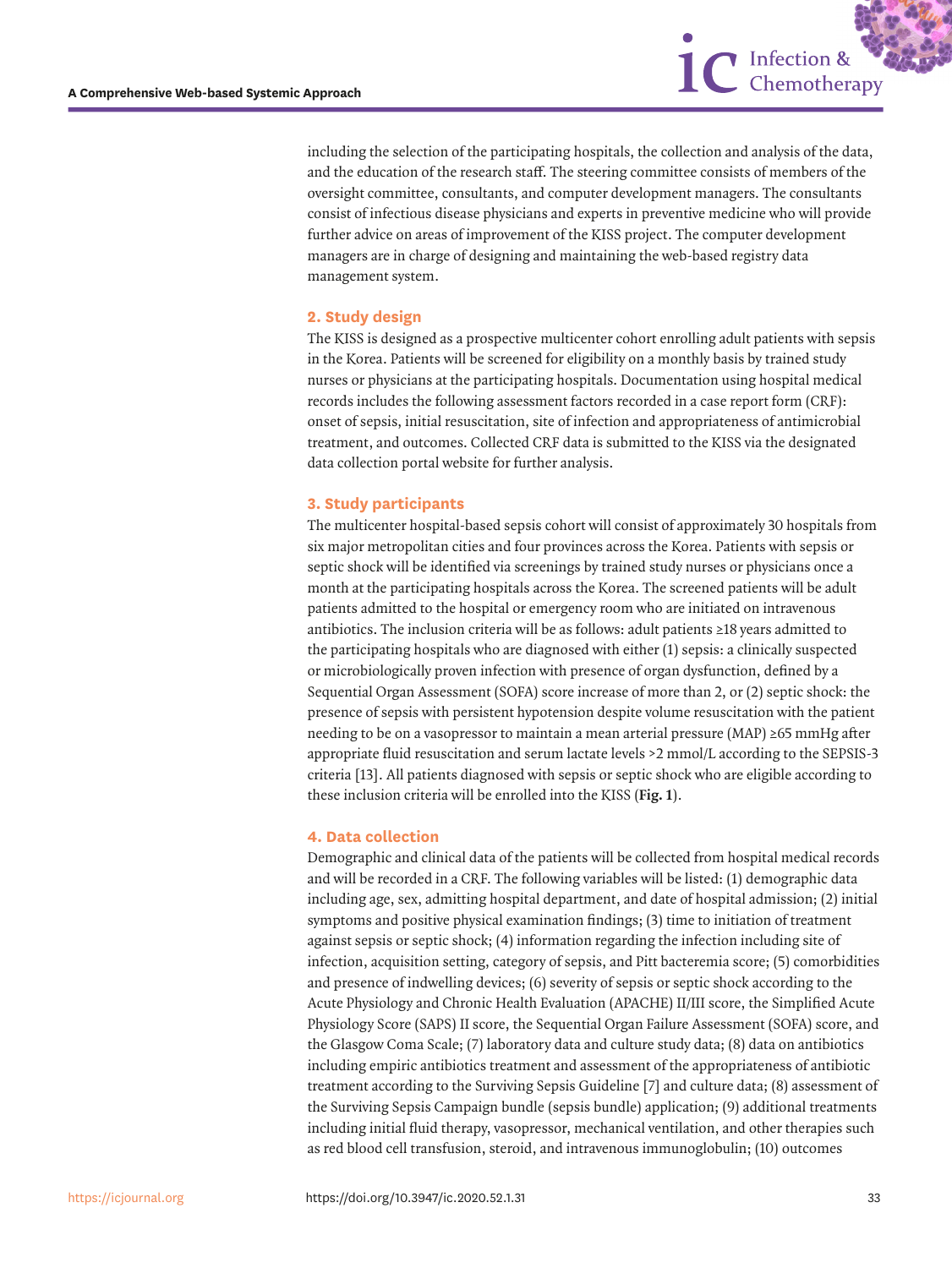



<span id="page-3-0"></span>**Figure 1.** The screening and enrollment process for sepsis cases. SOFA score, sequential organ failure assessment score; qSOFA, quick SOFA score.

including duration of hospital stay, mortality (sepsis-related mortality and all-cause mortality), and discharge status. The sepsis cohort data CRF is shown in **[Supplementary Table 1](#page-6-7)**.

#### **5. Sepsis registry system**

The KISS system collects data through a web-based data management system, so that the research teams from the participating hospitals can report the collected data via a web browser. The selection of the registry and maintenance protocol of the KISS system will be monitored by the oversight committee. The collected data are securely deposited onto a data storage server with an available back-up system. The KISS system enables the analysis of collected data and the visualization in tables and figures; the submission of a proposal to the oversight committee is however required, and access to the data will only be granted after approval by the oversight committee.

#### **6. Ethics**

The screening of patients and the data collection processes for the KISS will be initiated after each participating hospital has received approval from their institutional review board. The oversight committee for the KISS project will follow the recommendations from the institutional review board at each participating hospital and shall amend the protocol as needed.

#### **7. Assessments**

The annual incidence of sepsis and septic shock at each participating hospital will be calculated and, on the basis of these data, the nation-wide annual incidence of sepsis and septic shock in the Korea will be estimated.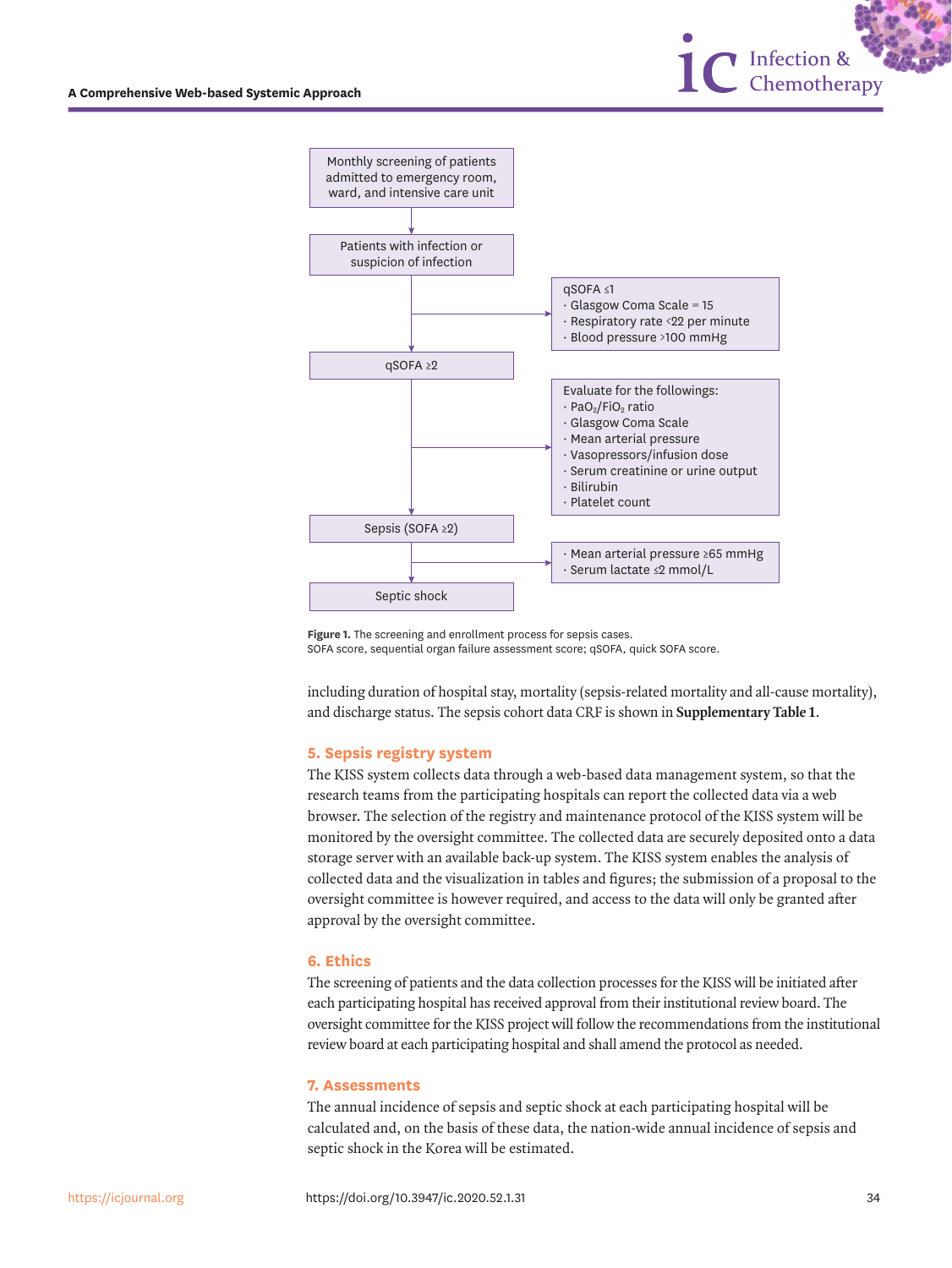

1C Infection &

Monthly audits and the monitoring of data collected through the web-based data management system will be led by the oversight committee. The completeness and validity of the data will be assessed and query notifications will be sent to the participating hospitals if needed. Each participating hospital may check and update the collected data on the web site to help solve queries. Feedback from the participating hospitals will be sent to the oversight committee for further improvement of the KISS system.

#### **8. Statistical analysis**

Continuous variables will be compared using independent t-tests or the Mann-Whitney test. Categorical variables will be analyzed using Pearson's chi-square test or Fisher's exact test. Variables with a *P*-value <0.1 in the comparison analysis will be included in a multiple logistic regression to determine risk factors. Kaplan-Meier curves and Cox proportional hazard models will be used for survival analyses. Propensity scores will be constructed to ensure balance in baseline characteristics between the hospitals with and without the sepsis bundle and antibiotic stewardship in the case-control studies. The variables included in the propensity models will be epidemiological and clinical factors. All tests will be two-sided, and a *P*-value <0.05 will be considered statistically significant. Analyses will be performed using Stata version 14 (StataCorp LP, College Station, Texas, USA) and SPSS version 24.0 (IBM SPSS Inc., Chicago, IL, USA).

## **DISCUSSION**

The KISS is the first prospective multicenter cohort registry using a web-based data collection system to offer advanced assessment of adult patients with sepsis in the Korea in the followings: (1) clinical epidemiology, management including implementation of sepsis bundle, and primary outcomes such as death, and (2) secondary outcomes measuring the impact of appropriate use of antibiotics and the role of antibiotic stewardship. With this comprehensive evaluation of adult patients with sepsis through the collection of clinical data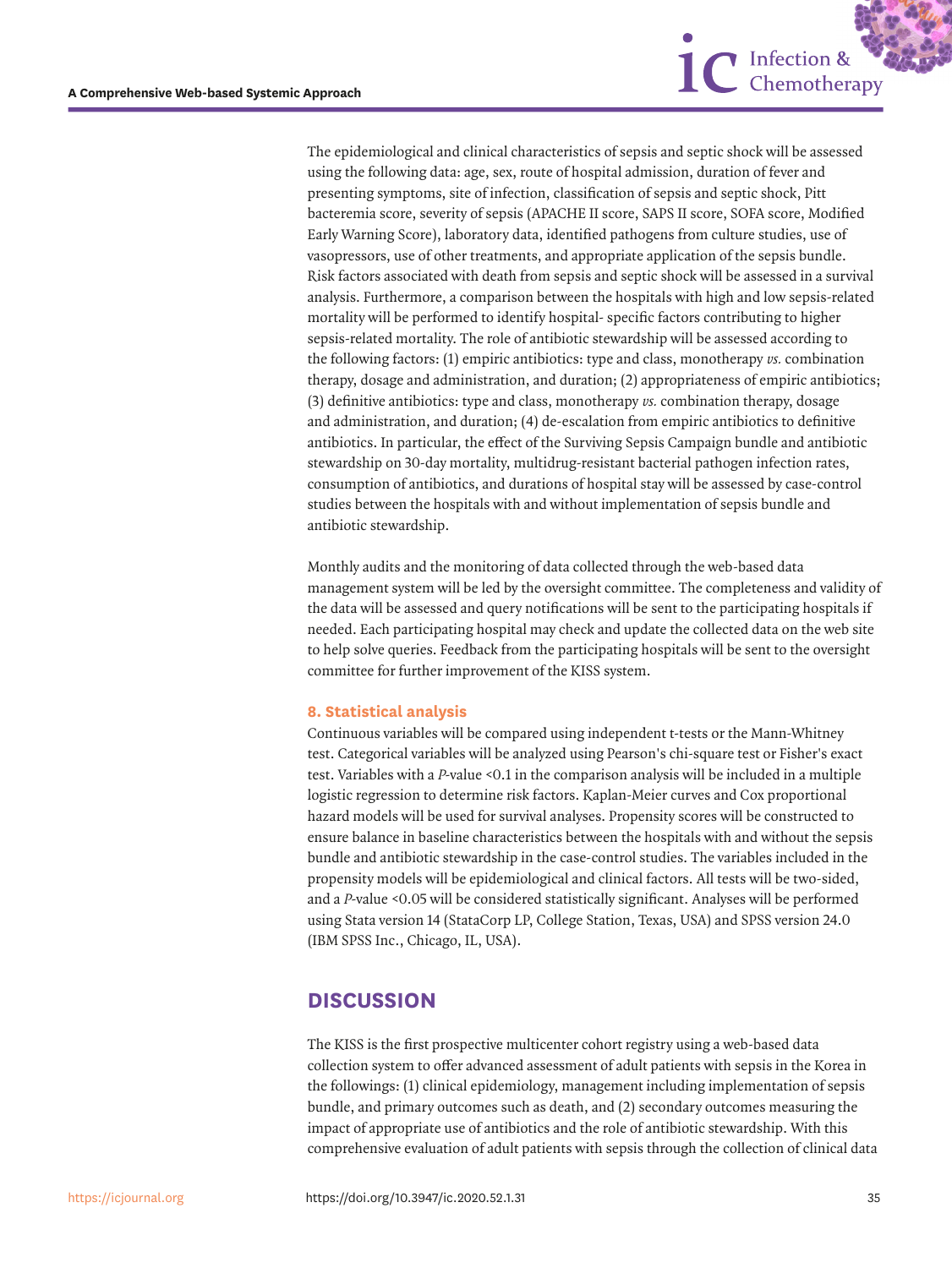

<span id="page-5-1"></span>via a web browser, we expect the KISS to offer valuable information on the current clinical epidemiological approach to sepsis in real-world settings in the Korea. Although a previous study [[14\]](#page-7-6) reported mortality and performance rates for individual sepsis bundle elements (including lactate measurements, administration of fluids and antibiotics, and central pressure measurements) among adult patients with septic shock in the Korea, the data was based on a registry from a relatively smaller number of hospitals  $(n = 10)$ , which limits the study's informative value. The KISS registry will be based on a more significant number of hospitals  $(n = 30)$  across the Korea, and is thus expected to provide a more accurate assessment of the clinical epidemiology of sepsis in the Korea.

<span id="page-5-2"></span>The KISS will help identify compliance with and variation in the application of sepsis bundles at the participating hospitals, as suboptimal compliance and wide variations in the application of sepsis bundles among hospitals have been critical issues in the management of sepsis [[12,](#page-7-4) [15\]](#page-7-7). Previous studies [\[12](#page-7-4), [16](#page-7-8), [17\]](#page-7-9) have shown that increased compliance with sepsis bundles improved outcomes and decreased hospital mortality. Considering that sepsis bundle compliance rates increased after the introduction of mandatory reporting via a webbased sepsis registry system in the state of New York [\[12](#page-7-4)], we too expect a more accurate identification of compliance rates and a potential increase in sepsis bundle compliance after the implementation of the KISS. This information on sepsis bundle compliance will help improve sepsis management. While the Surviving Sepsis bundle emphasizes the timely administration of broad-spectrum antibiotics to cover possible causative pathogens, this approach may adversely increase the use of broad-spectrum antibiotics and thus the risk of multidrug-resistant pathogens [\[18\]](#page-7-10). Therefore, the appropriateness of antimicrobial treatment and antibiotic stewardship in the treatment of sepsis will be assessed. Re-evaluation and de-escalation by antibiotic stewardship are the critical aspects of sepsis management and need to be integrated, along with the sepsis bundle, to improve the quality and outcomes of sepsis management [[18](#page-7-10)]. In Europe (Ireland and United Kingdom), to address this issue, goals and effectiveness of antibiotic stewardship efforts have been made integral parts of sepsis management [\[19,](#page-7-11) [20](#page-7-12)]. Furthermore, a previous study demonstrated that early antibiotic stewardship interventions significantly increased the appropriateness of antibiotic treatment in patients with sepsis through de-escalation [[21\]](#page-7-13). However, not much is known regarding the impact of sepsis bundles and antibiotic stewardship in sepsis management in the Korea. The findings from the planned case-control studies will therefore be used to estimate the impact of sepsis bundles and antibiotic stewardship on 30-day mortality, multidrug-resistant bacterial pathogen infection rates, consumption of antibiotics, and durations of hospital stay.

<span id="page-5-6"></span><span id="page-5-5"></span><span id="page-5-4"></span><span id="page-5-3"></span><span id="page-5-0"></span>Other potential benefits of the KISS are the monthly audits and the data monitoring through a web-based data management system. This is similar to the mandatory sepsis reporting system in the state of New York [[12](#page-7-4)]. Other countries have also adopted such registry systems. For example, all intensive care units in Australia and New Zealand are now contributing to an outcome evaluation registry, the ANZIS CORE registry [[22\]](#page-7-14). The ANZIS CORE registry collects data and reports back to the participating intensive care units after the audit process. In line with these registry systems in other countries, the KISS will contribute to improved quality assurance of data management through the audit and feedback process. The KISS will also enable the participating hospitals to check the data and update them through distinct query and notification features.

The approach described in this study protocol has some limitations. Enrollment of sepsis cases will occur on a monthly basis, and data will be collected from the participating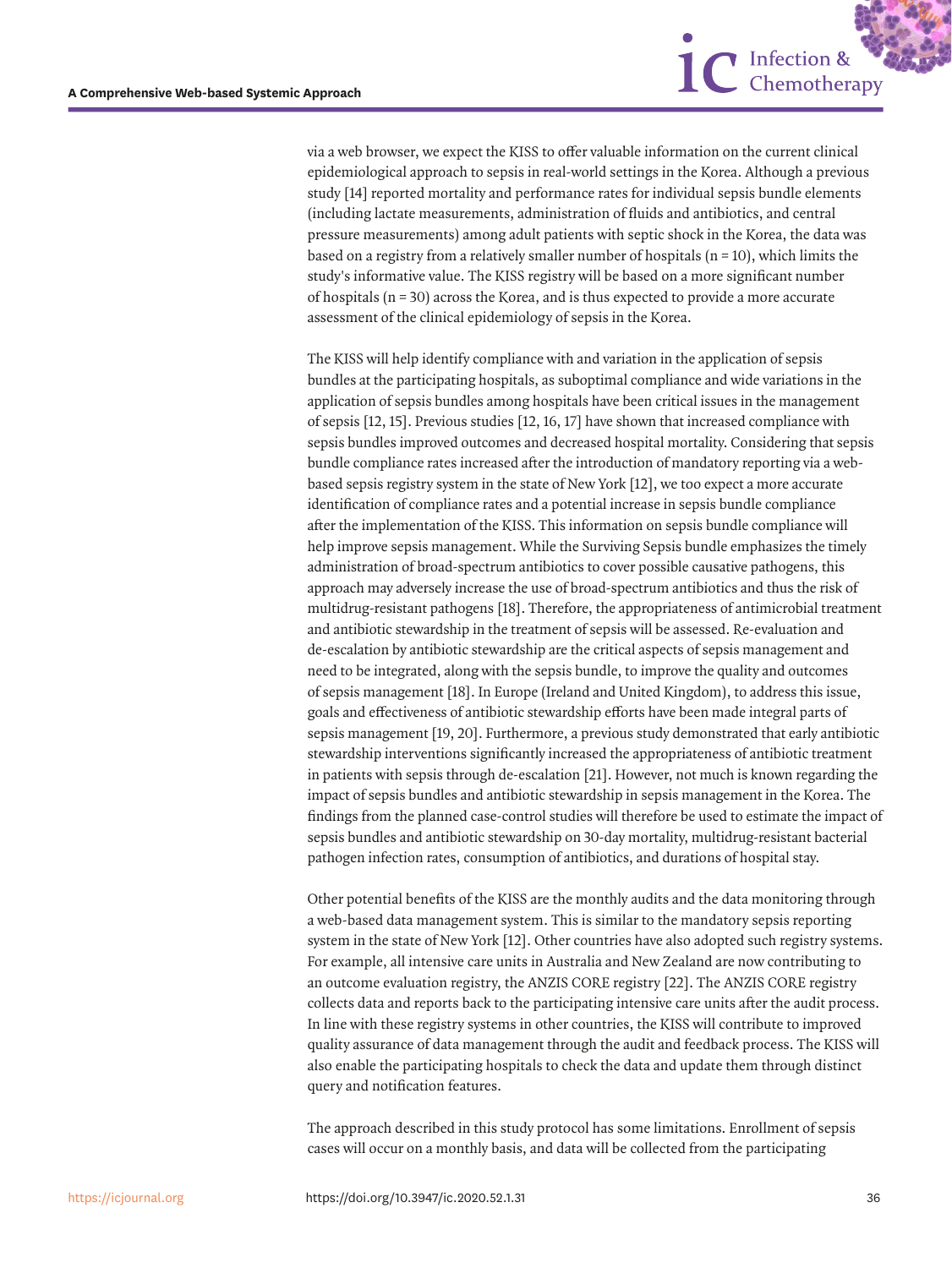hospitals, which might lead to some selection and sampling biases. In addition, confounding effects from unmeasured variables might affect the analyses. However, the application of multiple logistic regression and propensity scoring will minimize the risks of such biases in our analyses. Moreover, recruitment of additional participating hospitals during the study period and accumulative analyses are expected to minimize such limitations.

1C Infection &

In conclusion, the KISS aims to build the comprehensive web-based sepsis registry in the Korea based on a nation-wide network of participating hospitals. The data that will be collected and analyzed will provide information of sepsis epidemiology, application of sepsis bundles, and the impact of antibiotic stewardship efforts in real-life settings. This valuable information can then be used for further improvements in the clinical management of sepsis. Furthermore, the KISS will facilitate research that may lead to the formulation of public health policies regarding the sepsis bundle and antibiotic stewardship strategies in the Korea.

## **SUPPLEMENTARY MATERIAL**

### <span id="page-6-7"></span>**Supplementary Table 1**

The sepsis cohort data CRF is shown in Supplementary Table 1.

**[Click here to view](https://icjournal.org/DownloadSupplMaterial.php?id=10.3947/ic.2020.52.1.31&fn=ic-52-31-s001.pdf)**

## **REFERENCES**

- <span id="page-6-0"></span>[1.](#page-1-0) Fleischmann C, Scherag A, Adhikari NK, Hartog CS, Tsaganos T, Schlattmann P, Angus DC, Reinhart KInternational Forum of Acute Care Trialists. Assessment of global incidence and mortality of hospitaltreated sepsis. current estimates and limitations. Am J Respir Crit Care Med 2016;193:259-72. **[PUBMED](http://www.ncbi.nlm.nih.gov/pubmed/26414292) | [CROSSREF](https://doi.org/10.1164/rccm.201504-0781OC)**
- <span id="page-6-1"></span>[2.](#page-1-1) Torio CM, Moore BJ. National inpatient hospital costs: The most expensive conditions by Payer, 2013: Statistical Brief #204. Available at: https://www.hcup-us.ahrq.gov/reports/statbriefs/sb204- Most-Expensive-Hospital-Conditions.jsp?utm\_source=AHRQ&utm\_medium=AHRQSTAT&utm\_ content=Content&utm\_term=HCUP&utm\_campaign=AHRQ\_SB\_204\_2016. Accessed 8 February 2020.
- <span id="page-6-2"></span>[3.](#page-1-2) Angus DC, Linde-Zwirble WT, Lidicker J, Clermont G, Carcillo J, Pinsky MR. Epidemiology of severe sepsis in the United States: analysis of incidence, outcome, and associated costs of care. Crit Care Med 2001;29:1303-10. **[PUBMED](http://www.ncbi.nlm.nih.gov/pubmed/11445675) | [CROSSREF](https://doi.org/10.1097/00003246-200107000-00002)**
- <span id="page-6-3"></span>[4.](#page-1-3) Park M, Kim K, Lee JH, Kang C, Jo YH, Kim DH, Kang KW, Lee SH, Park C, Kim J, Chung H, Park H, Jang S. Awareness and knowledge of sepsis in the general Korean population: comparison with the awareness and knowledge of acute myocardial infarction and stroke. Clin Exp Emerg Med 2014;1:41-8. **[PUBMED](http://www.ncbi.nlm.nih.gov/pubmed/27752551) | [CROSSREF](https://doi.org/10.15441/ceem.14.014)**
- <span id="page-6-4"></span>[5.](#page-1-4) Park DW, Chun BC, Kim JM, Sohn JW, Peck KR, Kim YS, Choi YH, Choi JY, Kim SI, Eom JS, Kim HY, Song JY, Song YG, Choi HJ, Kim MJ. Epidemiological and clinical characteristics of community-acquired severe sepsis and septic shock: a prospective observational study in 12 university hospitals in Korea. J Korean Med Sci 2012;27:1308-14.

**[PUBMED](http://www.ncbi.nlm.nih.gov/pubmed/23166410) | [CROSSREF](https://doi.org/10.3346/jkms.2012.27.11.1308)**

- <span id="page-6-5"></span>[6.](#page-1-5) Korean Statistical Information Service. Available at: [http://kosis.kr/statHtml/statHtml.do?orgId=101&](http://kosis.kr/statHtml/statHtml.do?orgId=101&tblId=DT_1B34E01&vw_cd=MT_ZTITLE&list_id=D11&seqNo=&lang_mode=ko&language=kor&obj_var_id=&itm_id=&conn_path=MT_ZTITLE) [tblId=DT\\_1B34E01&vw\\_cd=MT\\_ZTITLE&list\\_id=D11&seqNo=&lang\\_mode=ko&language=kor&obj\\_var\\_](http://kosis.kr/statHtml/statHtml.do?orgId=101&tblId=DT_1B34E01&vw_cd=MT_ZTITLE&list_id=D11&seqNo=&lang_mode=ko&language=kor&obj_var_id=&itm_id=&conn_path=MT_ZTITLE) [id=&itm\\_id=&conn\\_path=MT\\_ZTITLE.](http://kosis.kr/statHtml/statHtml.do?orgId=101&tblId=DT_1B34E01&vw_cd=MT_ZTITLE&list_id=D11&seqNo=&lang_mode=ko&language=kor&obj_var_id=&itm_id=&conn_path=MT_ZTITLE) Accessed 8 February 2020.
- <span id="page-6-6"></span>[7.](#page-2-0) Rhodes A, Evans LE, Alhazzani W, Levy MM, Antonelli M, Ferrer R, Kumar A, Sevransky JE, Sprung CL, Nunnally ME, Rochwerg B, Rubenfeld GD, Angus DC, Annane D, Beale RJ, Bellinghan GJ, Bernard GR, Chiche JD, Coopersmith C, De Backer DP, French CJ, Fujishima S, Gerlach H, Hidalgo JL, Hollenberg SM, Jones AE, Karnad DR, Kleinpell RM, Koh Y, Lisboa TC, Machado FR, Marini JJ, Marshall JC, Mazuski JE, McIntyre LA, McLean AS, Mehta S, Moreno RP, Myburgh J, Navalesi P, Nishida O, Osborn TM, Perner A,